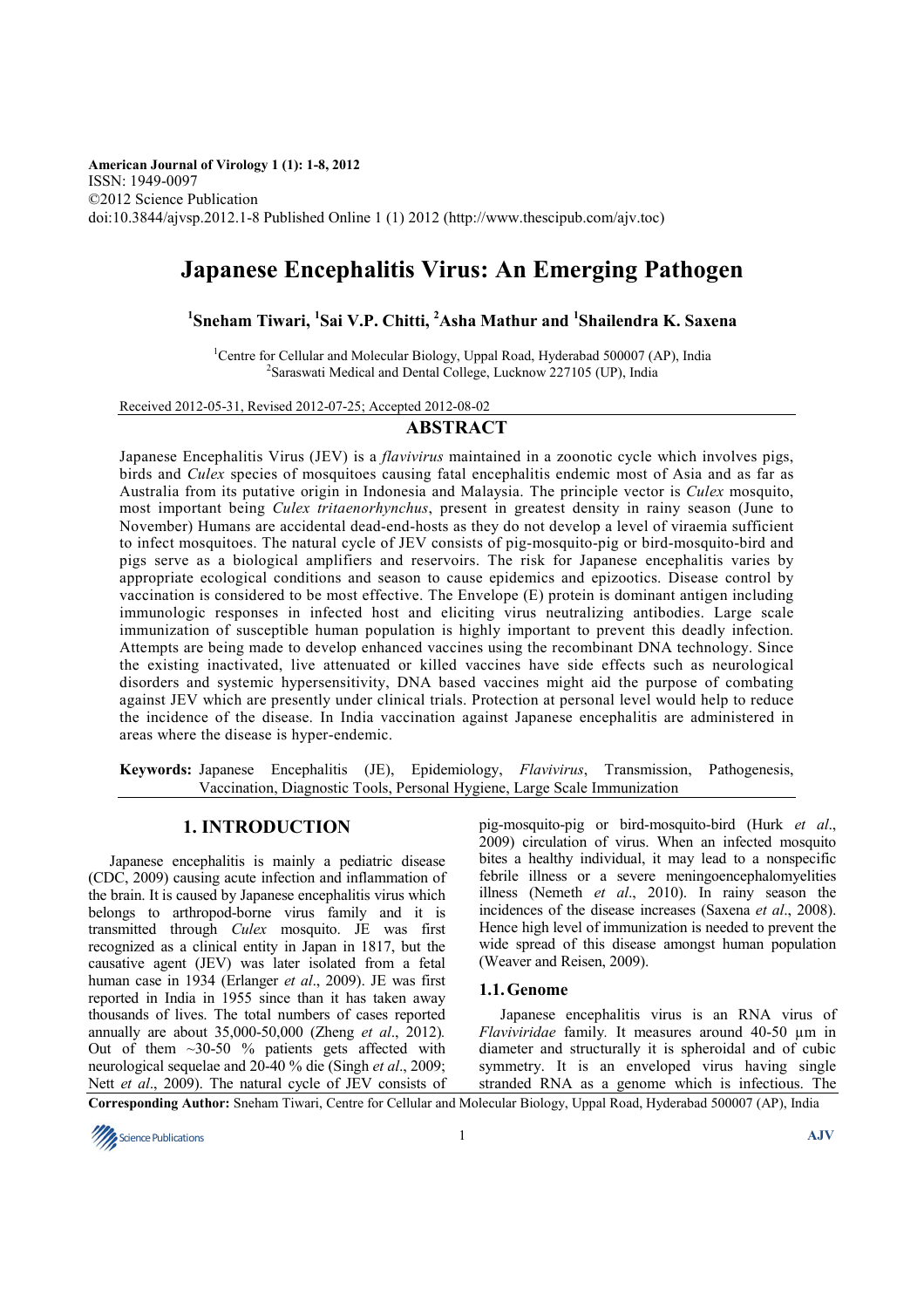genome is of  $\sim$ 11kb with positive polarity and a 5' cap but it lacks a 3' poly tail. The genome can be divided into two parts: structural and Nonstructural (NS) genes. Structural genes are three in number and are involved in antigenicity since they are are expressed on the virus coded by capsid protein and involved in capsid formation: Core (C), pre Membrane (prM) and Envelope (E). Among all three the E gene is the most important and is the most studied one. There are seven NS genes: NS1, NS2a, NS2b, NS3, NS4a, NS4b, NS5 and these are involved in virus replication (**Fig. 1**). The viral RNA has noncoding regions of 95 and 585 bases at 5' and 3'ends which interacts with viral or host proteins which are important in virus replication (Vashist *et al*., 2011). A novel mutation in domain II of the envelop gene of JEV circulating in North India has been reported (Pujhari *et al*., 2011). The high rate of mutation in JEV is due to RNA dependent RNA polymerase (RdRp) coded by NS5 (Neyts *et al*., 1999). JEV replicates exclusively in the cytoplasm of infected cells, in a perinuclear location and matures on intracellular membranes.

#### **1.2. Epidemiology**

JE originated reportedly in Indonesia and Malaysia long back (Weaver *et al*., 1999; Sinniah, 1989). JE has spread extensively to several countries in Asia including both temperate- Japan, Korea, Taiwan, China and tropical countries like India, Sri Lanka, Bangladesh and Nepal (Bista and Shrestha, 2005). The cases of JE were also reported in newer geographical areas in the Torres Strait Islands of Australia (Kaur and Vrati, 2003) and in Papua New Guinea (Mackenzie *et al*., 2002). The reasons for this wide distribution is unclear but can be due to population shift or changes in climate, ecology, agricultural practices, animal husbandry or migratory birds patterns (Mackenzie *et al*., 2005; Saxena *et al*., 2011; Oya and Kurane, 2007).

In India, JE was first detected in India in 1955 and it is endemic in several parts such as Bihar, Uttar Pradesh, Assam, Manipur andhra Pradesh, Karnataka, Madhya Pradesh, Tamil Nadu, Haryana, Kerala, West Bengal, Orissa, Union territories of Goa and Pondicherry (Kabilan *et al*., 2004). The geographical area affected by JEV has expanded in the last 60 years with higher epidemic activity in North India and Central India (Ghosh and Basu, 2009). Almost 65 JE cases from South India from 1956-1966 were reported by demonstrating specific neutralizing antibodies to JE. During 1978, several outbreaks of JE occurred in different parts of India viz. Burdwan and Bankura and adjoining areas of Bengal, Kolar district of Karnataka, Dhanbad district of Bihar, Dibrugarh district in Assam, Goa on the west coast and eastern districts of Uttar Pradesh, which was one of the worst JEV outbreaks. A successful isolation and identification of JE virus (GP78) as the causative agent was made from the brain tissue of a fatal case of encephalitis from Gorakhpur district for the first time in Lucknow (Mathur *et al*., 1982). Recently, another novel strain of JEV (GP05: NCBI accession no. FJ979830) was isolated during 2005 encephalitis outbreak in India (Saxena *et al*., 2009). Around 38 patient samples were tested to study the trend of the viral infection in north India (Saxena *et al*., 2009). Out breaks of JE was reported several times in many places of India including Haryana, Kerala, Bihar and several districts of Andhra Pradesh from 1988-2003.



**Fig. 1.** Japanese Encephalitis Virus (JEV) morphology and a detailed display of the organisation of the viral genome – structural and non-structural genes and also the structure of the protein

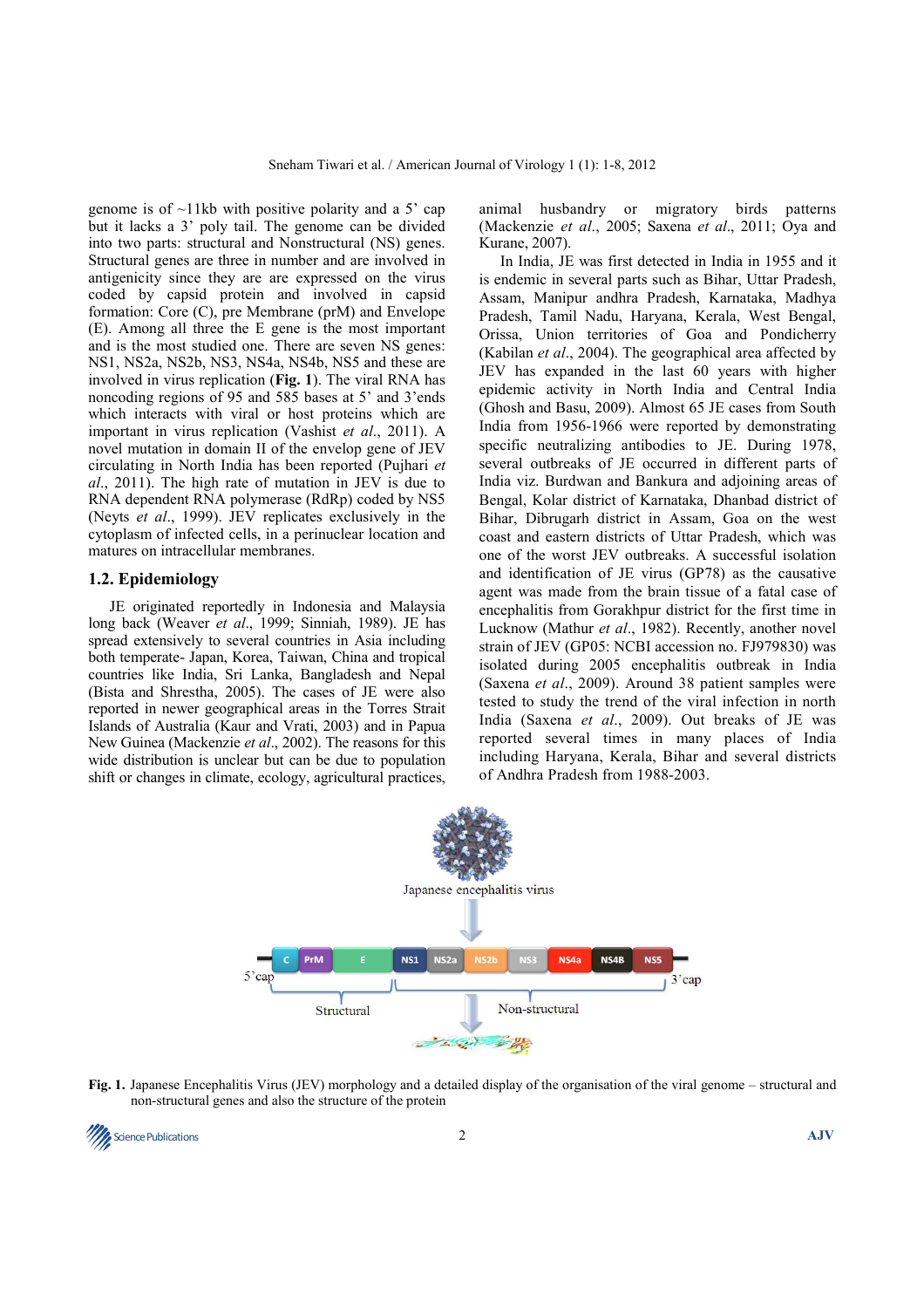Sneham Tiwari et al. / American Journal of Virology 1 (1): 1-8, 2012

**Fig. 2.** Transmission cycle of Japanese encephalitis virus. JEV is transmitted in an enzootic cycle between *Culex* mosquitoes and amplifying vertebrate hosts, primarily pigs and wading birds like water fowls and egrets. Human beings serve as a dead-endhost in the JEV transmission cycle with low levels of viremia. Virus is not transmitted directly from human to human

In India the longest epidemic in three decades, had been reported during July to November 2005, in which more than 6,097 people were affected and approximately 1,398 died. Till date in Gorakhpur and around (in North India) several outbreaks of fatal Acute Encephalitis Syndrome (AES) were reported and approximately  $>10-15\%$  were caused by JEV.

#### **1.3. Transmission Cycle**

Japanese encephalitis virus is maintained in enzootic forms and appears as focal outbreaks under specific ecological conditions. They multiply in the tissues of arthropods without evidence of disease and damage. Man is an accidental, dead-end host fir JE*.* The principal vector species is *Culex tritaeniorhynchus* (Sucharit *et al*., 1989), which is a rural mosquito, present in great density in rainy season in both tropical and temperate regions. The other minor hosts are cattle, buffaloes, goats, sheep, horses, rodents, monkeys, dogs and bats. It has an extrinsic incubation period of 10-12 days. The natural cycle of JEV consists of pig-mosquito-pig or birdmosquito-bird cycles (**Fig. 2**). GIII was the only widely distributed genotype found in India until till when GI JEV strains were detected and isolated from 66 Acute Encephalitis Syndrome (AES) patients along with GIII strains (Fulmali *et al*., 2011). This detection indicates their co-circulation and association with humans. In the mid 1990's genetic shift (Nabeshima *et al*., 2009) had occurred in Japan, Korea and Vietnam that lead to disappearance of GIII and then progressively GI supplanted it (Zhang *et al*., 2011a). In India exact mode of introduction of GI is not clear, but it is possible that it may have been introduced through migratory birds (Huang *et al*., 2010). Pigs are the most important biological amplifiers and reservoirs. Generally direct person to person spread of JEV does not or rarely occurs until it is through intrauterine transmission (Guy *et al*., 2010). Blood and organ transplantation also serve as a mode of transmission (Plesner, 2004). The risk for JE is more in rainy season both in temperate and tropical regions (Singh *et al*., 2012).

#### **1.4. Maternal to Foetal Transmission**

JEV infection transmits from mother to fetus through vertical mode of transmission. This may be due to persistent maternal infection or due to pregnancy induced reactivation of virus. An animal model of congenital infection with JEV has been described and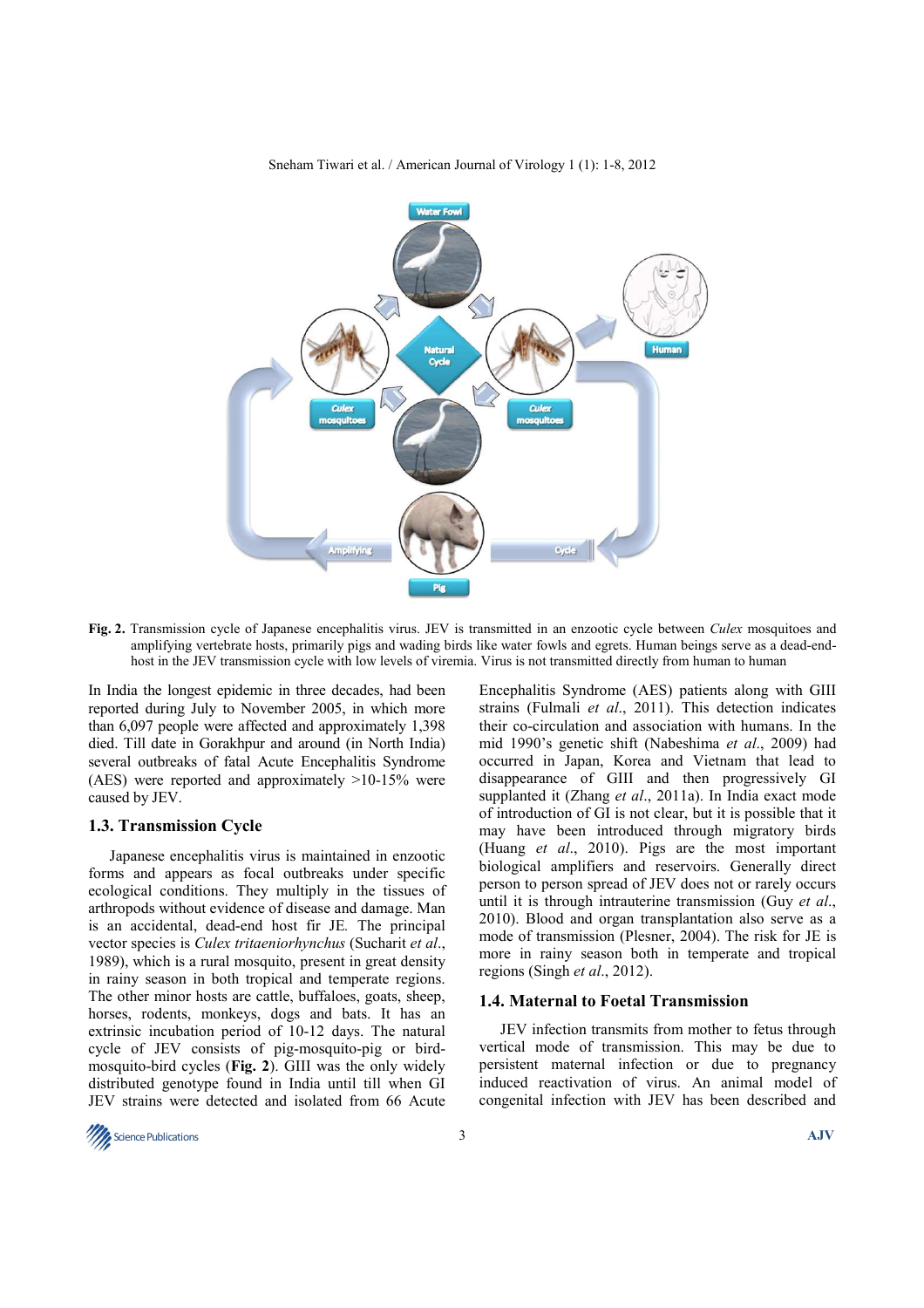transplacental transmission of the virus during consecutive pregnancies in mice has been shown experimentally (Mathur *et al*., 1982).

#### **1.5. Pathogenesis**

Japanese Encephalitis (JE) is now the foremost cause of viral CNS infection. JEV pathogenesis is still unclear (Yang *et al*., 2011). Since the variation exists in neurovirulence and peripheral pathogenicity among JE virus strains. After the infected mosquito bite, the virus enters into the reticulo-endothelial system and invades the central nervous system after the transient period of viremia. It distributes itself in hypothalamus, hippocampus, substantia nigra and medulla oblongata regions of brain via vascular endothelial cells by the mechanism of endocytosis which involves cholesterol and clathrin mediated pathways, referred to as lipid rafts acting as portals for virus entry (Das *et al*., 2010). The virus replicates in neurons and matures in the neuronal secretary system. Nearly 33% of JE infected patients die due to neurocysticercosis (NCC), suggesting that it may somehow predispose to JE (Desai *et al*., 1997). During acute stages congestion, edema, hemorrhagic symptoms are found in brain. Pathological changes in the neural tissues have also been reported in lymphoid organs and immune cells such as spleen and kupffer cells respectively.

#### **1.6. Host Immune Responses**

The virus enters the neuro-parenchyma by crossing capillary walls in the brain and distributes itself in various parts of brain. Initially JE virus is partially destroyed at its site of entry and the remaining virus is disseminated by local and systemic extra neural replication leading to viremia. After primary infection with JEV, presence of IgM antibodies and Tlymphocytes are seen until 2 weeks approximately. But antibodies alone are neither capable of terminating the viremia nor preventing the subsequent infection. Pregnancy is known to cause immunosuppression and persistent maternal infection or pregnancy induced reactivation of the virus which causes foetal infection. Isolation of JEV from human placenta and foetuses has been reported. JEV can establish latency within different organs despite the presence of antiviral antibodies. A significant decrease in serum iron levels, a frequent feature of microbial invasion is observed during JE infection. An early influx of macrophages followed by neutrophils at the site of injury in different organs of humans and mice has been reported, which is correlated with the production of a neutrophil chemotactic macrophage derived factor MDF, with development of hypoglycemia. This chemotactic protein (MDF) has been shown to play a protective role in the host defense

against JEV, through production of reactive oxygen intermediates in neutrophils and reactive nitrogen oxide species degrading the virus protein and RNA.

#### **1.7. Signs and Symptoms**

The disease affects all the age groups, predominantly in children under 15 years of age (CDC, 2011). Sex distribution of a patient shows slight male predominance with the male: female ratio being approximately  $\sim$ 1.5-1 to 2-1. Death in JE patients is usually seen within 24-48 h of admission. Among survivors, one in 200 affected individuals develop severe psycho neurological sequelae (Solomon and Winter, 2004) in the form of parkinsonism, convulsive disorders, motor abnormalities, impaired intellect, hearing deficit, scholastic backwardness, speech disturbances, other subtle neurological signs and movement disorders. There is alteration in plasma glucose levels found in the JEV positive patients (Tandon *et al*., 2002). Incubation period is 6-16 days among effected patients and symptoms have been given in **Table 1**.

### **1.8. Diagnosis**

With the advent of monoclonal antibodies as potential diagnostic tool (Chavez *et al*., 2010), the rapid detection of JE antigen in cerebrospinal fluid has become possible. The different diagnostic tests have been given in **Table 2**. However, the most rapid and potential diagnostic tool (Ishida *et al*., 2002*)* for JE diagnosis have been shown to be MAC-ELISA (Robinson *et al*., 2010) and indirect fluorescent antibody. MRI of the brain can also be used in diagnosis. MRI changes can be co-related (Misra and Kalita, 2010) with the type of encephalitis and duration of illness.

#### **1.9. Treatment and Prevention**

There is no specific treatment or anti-viral agent for JEV infection, it is proving to be a persistent threat. Monoclonal antibodies (Yamanaka *et al*., 2010), corticosteroids, interferonα-2a or ribavirin were not that effective in clinical outcome. The effect of Rosamarinic Acid (RA) has been shown as an effective anti-viral agent that reduces JE viral load along with proinflammatory cytokines in experimental animal (Swarup *et al*., 2007). Neutrophils have been also shown to have degradative effect on JEV (Srivastava *et al*., 1999). Usage of anti-sense molecules (vivo-morpholino) directed against the viral genome, in combating the virus through inhibiting viral replication has been demonstrated (Nazmi *et al*., 2010). Mycophenolic acid (Sebastian *et al*., 2011) inhibits JE virus by inhibiting its replication. List of different available vaccines (Lewthwaite *et al*., 2010) have been given in **Table 3**.

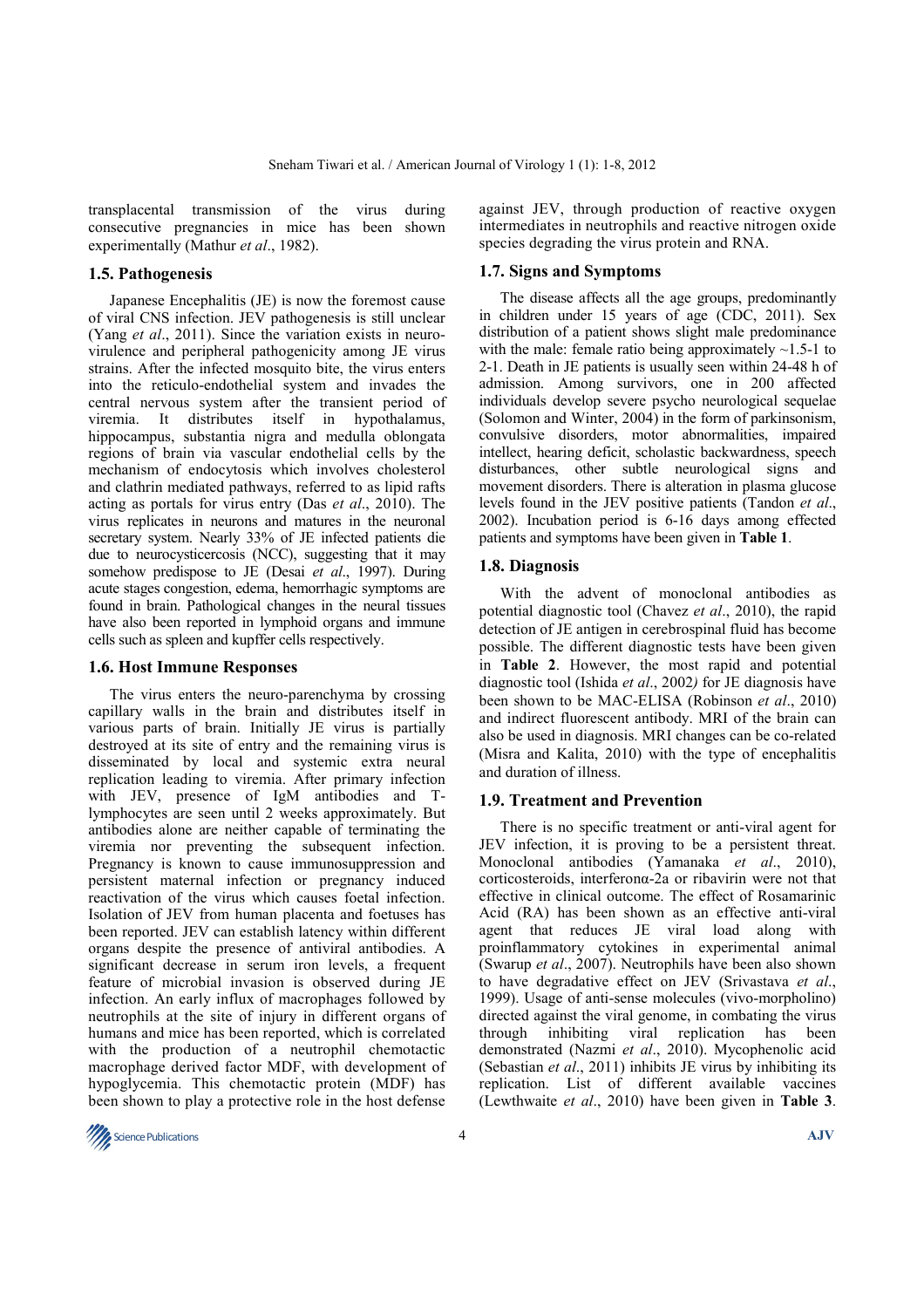#### Sneham Tiwari et al. / American Journal of Virology 1 (1): 1-8, 2012

**Table 1.** Duration, Signs and Symptoms of Japanese encephalitis

| Disease course           | Incubation duration | Signs and symptoms                                                                                                                                                                                                                              |
|--------------------------|---------------------|-------------------------------------------------------------------------------------------------------------------------------------------------------------------------------------------------------------------------------------------------|
| Prodromal stage          | 1-6 days            | General malaise, anorexia, headache, fever, vomiting. In<br>children diarrhoea and abdominal pain may be prominent.                                                                                                                             |
| Acute encephalitic stage | $7-13$ days         | Photophobia, hyperexcitability, focal and neurological signs,<br>muscular rigidity, dull, mask-like-face, tremulous eye movements,<br>cranial nerve palsies, loss of co-ordination, pathological<br>reflexes and in severe cases leads to coma. |
| Late convalescent stage  | 14, 15th day        | Fever subsides, neurological signs tend to improve,<br>temperature rises to 42°C and eventually death occurs.<br>If no death, it leads to long term psychoneurological sequelae                                                                 |

**Table 2.** Laboratory Diagnostic tools for Japanese encephalitis

| Diagnostic tool       | Detects                 |
|-----------------------|-------------------------|
| <b>MAC-ELISA</b>      | IgM antibodies          |
| Reverse passive       | Soluble JEV             |
| hemagglutination test | antigen in CSF          |
| Indirect immune       | Cell bound JEV antigen  |
| fluorescence test     |                         |
| Rapid micro           | Neutralizing antibodies |
| neutralization test   | to JEV in CSF           |
| Reverse               | Universal               |
| transcriptase PCR     | oligonucleotide primers |

**Table 3.** Comparison of vaccines for Japanese encephalitis

| Vaccine                           | Source        | Side effects                 |
|-----------------------------------|---------------|------------------------------|
| Formalin-inactivated              | Nakayama      | Expensive and side           |
| mouse brain derived               | strain        | effects reported.            |
| Inactivated hamster               |               | Beijing strain Very low side |
| kidney cell vaccine               |               | effects reported.            |
| Live attenuated hamster SA14-14-2 |               | Expensive with very          |
| kidney cell line vaccine          | strain, China | low side effects reported    |
|                                   |               |                              |

Prevention methods are very important for minimizing JE infection (Saxena *et al*., 2006). Childhood Immunization is done by using inactivated mouse brainderived vaccine which is based on either the Nakayama or Beijing strains of the JE virus, the cell culture derived, inactivated JE vaccine based on the Beijing P-3 strain; and the cell cultures derived, live-attenuated vaccine based on the SA 14-14-2 strain (Halstead and Thomas, 2011) of the JE virus. Recombinant poxvirus vectors expressing the E and NS1 proteins of the JEV boosting a good immune response in mice models can be used as a vaccine. The prevention of vector-man contact is very good preventive method this can be done by eliminating potential mosquito breeding areas, environmental sanitation, waste water management by treating the water with larvicide either by *Gambusa* (larva-eating fish), drying and wetting of rice fields, frequent vaccination should be implemented and as well as personal protective measures. Reports have shown that induction of nitric oxide synthase plays a protective role against JEV (Saxena *et al*., 2001; 2000). Diethyldithiocarbamate



has been also experimentally shown to inhibit JEV infection (Saxena *et al*., 2003). Future predictions of the disease and drug designing can be enhanced by computer aided design databases, which can design *in silico* the most efficient drugs which can be tested experimentally and then can be clinically tried. For the development of appropriate and effective therapy there is an immediate need to understand host factors role in JEV-induced neuropathogenesis (Gupta *et al*., 2010).

#### **1.10. Vaccination**

Through vaccination in the last five year, JE has been effectively controlled and eliminated in China, Japan, Taiwan and Korea (Chung *et al*., 2007; Takahashi *et al*., 2000; Jelinek, 2009). Second generation recombinant vaccines (Nalca *et al*., 2003) are also being developed, where genes encoding Prm and E proteins are packed into vectors. DNA based JEV vaccines which may be very efficient against the virus (Stephenson, 1998) are under clinical trials. DNAzymes (DZs) that cleave the RNA sequence of the 3'-NCR of JEV genome in vitro, on intra-cerebral administration in JE infected mice almost completely inhibit virus replication in the brain. Use of neutralizing bodies for vaccine designing may also serve the process (Markoff, 2000).

## **2. CONCLUSION**

Viral encephalitis is the most common CNS infection, causing acute infection of the brain especially in children less than 15 years of age. It has proved to be a massive disaster globally taking several thousands of lives. Intense research for the knowabouts of the virus is carried in several countries, devising strategies to fight with the virus. In the last four decades, JE has been virtually eliminated in most of the countries after the immunization with inactivated mouse brain-derived vaccine. Unfortunately, there is no treatment for JE. Protection at the personal level would help to reduce the incidence of disease. Development of specific antivirals and vaccine should be taken up at a higher priority.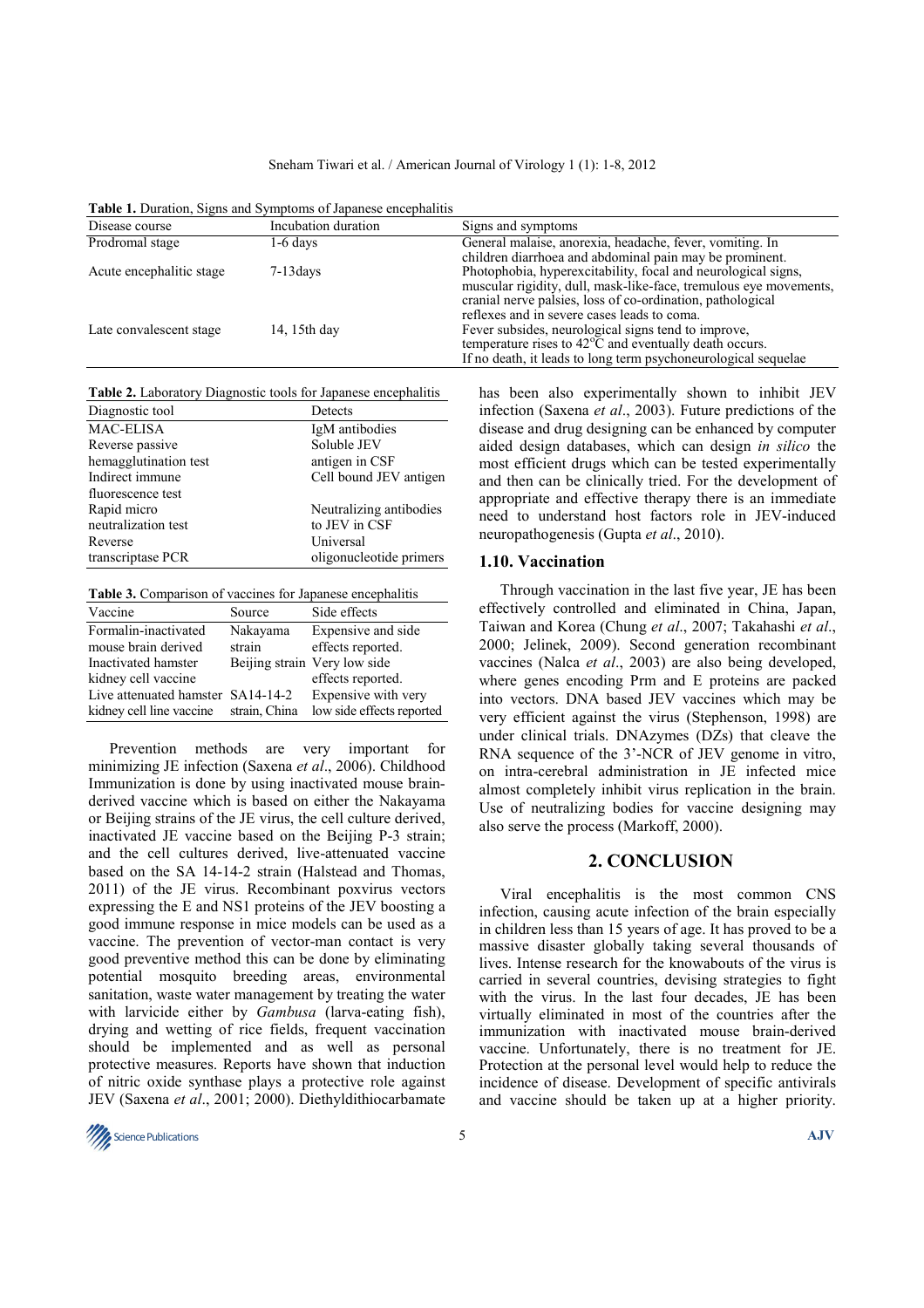Mosquito control is the sole available preventive measure for JEV transmission.

## **2.1. Future Implications**

As JE is proving as a huge disastrous disease, research on JEV should be initiated at much wider scale, which should include development of effective anti-viral agents and vaccine strategies (Zhang *et al*., 2011b). Immunization is needed in JE prone areas (Rao, 2001). The virus is needed to be studied carefully, so that effective antivirals can be developed to target one of the stages in its life cycle. Over use of the vaccines should be avoided otherwise the virus might develop resistance against drugs which are administered frequently. It is also necessary to elucidate the ecology of migrating reservoir animals. Quarantine checks should be done at international immigration and emigration points, to keep a check on the spread of virus via foreign travelers. Vector control program should be effective enough to combat the risk. General awareness camps would be a good option to spread alertness in the local population level, to keep personal as well as surrounding areas and neighborhood clean and hygienic. Awareness campaign can educate people about the hygienic management and preventive measures which would immensely help in reducing disease incidences. Systematic approach is the need of hour, with the joint efforts of scientists, molecular biologists, doctors, drug developers, policy makers and local population to combat against the virus. A high sense of urgency is required to address this matter.

#### **3. ACKNOWLEDGMENT**

Researchers are grateful to Council of Scientific and Industrial Research (CSIR-CCMB), India for the encouragement and support for this study. NIH Awards (R37DA025576; R01MH085259) also supports SK Saxena and MPN Nair.

#### **4. REFERENCES**

- Bista, M.B. and J.M. Shrestha, 2005. Epidemiological situation of Japanese encephalitis in Nepal. J. Nepal Med. Assoc., 44: 51-56. PMID: 16554872
- CDC, 2009. Japanese encephalitis among three U.S. Travelers Returning from Asia, 2003-2008. MMWR Morb. Mortal. Wkly. Rep., 58: 737-740. PMID: 19609246
- CDC, 2011. Recommendations for use of a booster dose of inactivated vero cell culture-derived Japanese encephalitis vaccine: Advisory committee on immunization practices. MMWR Morb. Mortal Wkly. Rep., 60: 661-663. PMID: 21617632
- Chavez, J.H., J.R. Silva, A.A. Amarilla and L.T. Moraes Figueiredo, 2010. Domain III peptides from flavivirus envelope protein are useful antigens for serologic diagnosis and targets for immunization. Biologicals, 38: 613-618. PMID: 20817489
- Chung, C.C., S.S. Lee, Y.S. Chen, H.C. Tsai and S.R. Wann *et al*., 2007. Acute flaccid paralysis as an unusual presenting symptom of Japanese encephalitis: A case report and review of the literature. Infection, 35: 30-32. PMID: 17297587
- Das, S., S. Chakraborty and A. Basu, 2010. Critical role of lipid rafts in virus entry and activation of phosphoinositide 3' kinase/Akt signaling during early stages of Japanese encephalitis virus infection in neural stem/progenitor cells. J. Neurochem, 115: 537-549. PMID: 20722967
- Desai, A., S.K. Shankar, P.N. Jayakumar, A. Chandramuki and M. Gourie-Devi *et al*., 1997. Coexistence of cerebral cysticercosis with Japanese encephalitis: A prognostic modulator. Epidemiol. Infect., 118: 165-171. PMID: 9129593
- Erlanger, T.E., S. Weiss, J. Keiser, J. Utzinger and K. Wiedenmayer, 2009. Past, present and future of Japanese encephalitis. Emerg. Infect. Dis., 15: 1-7. PMID: 19116041
- Fulmali, P.V., G.N. Sapkal, S. Athawale, M.M. Gore and A.C. Mishra *et al*., 2011. Introduction of Japanese encephalitis virus genotype I, India. Emerg. Infect. Dis., 17: 319-321. PMID: 21291622
- Ghosh, D. and A. Basu, 2009. Japanese encephalitis-a pathological and clinical perspective. PLoS Negl. Trop. Dis., 3: e437-e437. PMID: 19787040
- Gupta, N., V. Lomash and P.V. Rao, 2010. Expression profile of Japanese encephalitis virus induced neuroinflammation and its implication in disease severity. J. Clin. Virol., 49: 4-10. PMID: 20637688
- Guy, B., F. Guirakhoo, V. Barban, S. Higgs and T.P. Monath *et al*., 2010. Preclinical and clinical development of YFV 17D-based chimeric vaccines against dengue, West Nile and Japanese encephalitis viruses. Vaccine, 28: 632-649. PMID: 19808029
- Halstead, S.B. and S.J. Thomas, 2011. New Japanese encephalitis vaccines: Alternatives to production in mouse brain. Expert Rev. Vaccines., 10: 355-364. PMID: 21434803
- Huang, J.H., T.H. Lin, H.J. Teng, C.L. Su and K.H. Tsai *et al*., 2010. Molecular epidemiology of Japanese encephalitis virus, Taiwan. Emerg. Infect. Dis., 16: 876-878. PMID: 20409392
- Hurk, A.F.V.D., S.A. Ritchie and J.S. Mackenzie, 2009. Ecology and geographical expansion of Japanese encephalitis virus. Ann. Rev. Entomol., 54: 17-35. PMID: 19067628

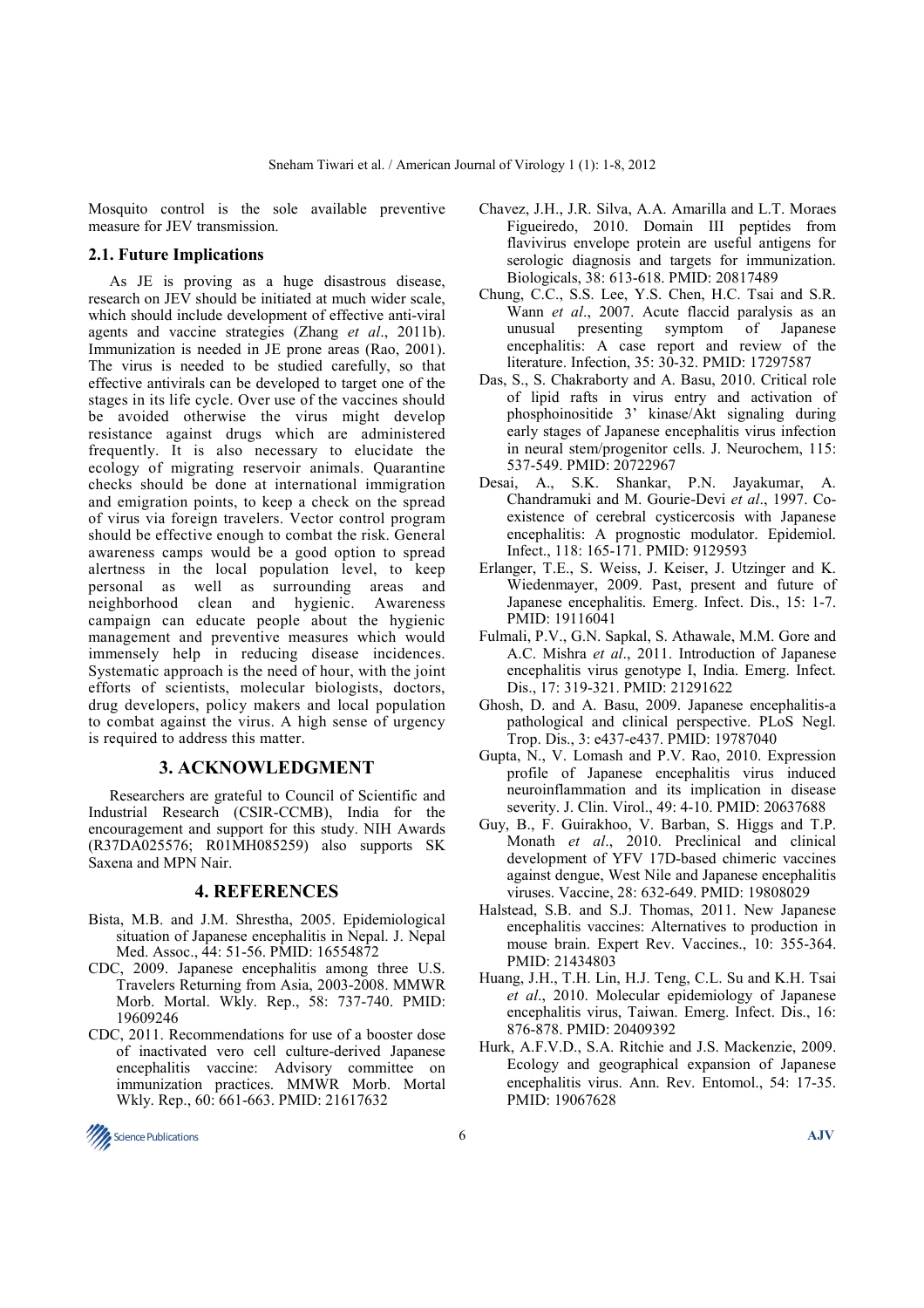- Ishida, I., K. Tomizuka, H. Yoshida, T. Tahara, N. Takahashi and A. Ohguma *et al*., 2002. Production of human monoclonal and polyclonal antibodies in TransChromo animals. Cloning Stem Cells. 4: 91- 102. PMID: 12006160
- Jelinek, T., 2009. Ixiaro: A new vaccine against Japanese encephalitis. Expert Rev. Vaccines., 8: 1501-1511. PMID: 19863241
- Kabilan, L., R. Rajendran, N. Arunachalam, S. Ramesh and S. Srinivasan *et al*., 2004. Japanese encephalitis in India: An overview. Indian J. Pediatr, 71: 609- 615. PMID: 15280610
- Kaur, R. and S. Vrati, 2003. Development of a recombinant vaccine against Japanese encephalitis. J. Neurovirol, 9: 421-431. PMID: 12907387
- Lewthwaite, P., M.V. Shankar P.H. Tio, J. Daly and A. Last *et al*., 2010. Evaluation of two commercially available ELISAs for the diagnosis of Japanese encephalitis applied to field samples. Trop. Med. Int. Health. 15: 811-818. PMID: 20487425
- Mackenzie, J.S., 2005. Emerging zoonotic encephalitis viruses: Lessons from Southeast Asia and Oceania. J. Neurovirol, 11: 434-440. PMID: 16287684
- Mackenzie, J.S., A.D. Barrett and V. Deubel, 2002. The Japanese encephalitis serological group of flaviviruses: A brief introduction to the group. Curr. Top Microbiol. Immunol., 267: 1-10. PMID: 12082984
- Markoff, L., 2000. Points to consider in the development of a surrogate for efficacy of novel Japanese encephalitis virus vaccines. Vaccine, 2: 26-32. PMID: 10821970
- Mathur, A., U.C. Chaturvedi, H.O. Tandon, A.K. Agarwal and G.P. Mathur *et al*., 1982. Japanese encephalitis epidemic in Uttar Pradesh, India during 1978. Indian J. Med. Res., 75: 161-169. PMID: 6282743
- Misra, U.K. and J. Kalita, 2010. Overview: Japanese encephalitis. Prog. Neurobiol., 91: 108-120. PMID: 20132860
- Nabeshima, T., H.T. Loan, S. Inoue, M. Sumiyoshi and Y. Haruta *et al*., 2009. Evidence of frequent introductions of Japanese encephalitis virus from south-east Asia and continental East Asia to Japan. J. Gen. Virol., 90: 827-832. PMID: 19264633
- Nalca, A., P.F. Fellows and C.A. Whitehouse, 2003. Vaccines and animal models for arboviral encephalitides. Antiviral Res., 60: 153-174. PMID: 14638392
- Nazmi, A., K. Dutta and A. Basu, 2010. Antiviral and neuroprotective role of octaguanidinium dendrimerconjugated morpholino oligomers in Japanese encephalitis. PLoS Negl. Trop. Dis., 4: e892-e892. PMID: 21124882
- Nemeth, N.M., A.M. Bosco-Lauth, R.H. Sciulli, R.B. Gose and M.T. Nagata *et al*., 2010. Serosurveillance for Japanese encephalitis and West Nile viruses in resident birds in Hawai'i. J. Wildl. Dis., 2: 659-664. PMID: 20688669
- Nett, R.J., G.L. Campbell and W.K. Reisen, 2009. Potential for the emergence of Japanese encephalitis virus in California. Vector Borne Zoonotic Dis., 9: 511-517. PMID: 18973447
- Neyts, J., P. Leyssen and E.D. Clercq, 1999. Infections with *flaviviridae*. Verh. K. Acad. Geneeskd. Belg., 61: 661-697. PMID: 10655776
- Oya, A. and I. Kurane, 2007. Japanese encephalitis for a reference to international travelers. J. Travel Med., 14: 259-268. PMID: 17617849
- Plesner, A.M., 2004. Allergic reactions to Japanese encephalitis vaccine. Immunol. Allergy Clin. North Am., 23: 665-697. PMID: 14753386
- Pujhari, S.K., S. Prabhakar, R.K. Ratho, M. Modi and M. Sharma *et al*., 2011. A novel mutation (S227T) in domain II of the envelope gene of Japanese encephalitis virus circulating in North India. Epidemiol. Infect., 139: 849-856. PMID: 20727244
- Rao, P.N., 2001. Japanese encephalitis. Indian Pediatr., 38: 1252-1264. PMID: 11721065
- Robinson, J.S., D. Featherstone, R. Vasanthapuram, B.J. Biggerstaff and A. Desai *et al*., 2010. Evaluation of three commercially available Japanese encephalitis virus IgM enzyme-linked immunosorbent assays. Am. J. Trop. Med. Hyg., 83: 1146-1155. PMID: 21036854
- Saxena, S.K., 2008. Japanese encephalitis: Perspectives and new developments. Future Neurol., 3: 515-521. DOI: 10.2217/14796708.3.5.515
- Saxena, S.K., A. Mathur and R.C. Srivastava, 2001. Induction of nitric oxide synthase during Japanese encephalitis virus infection: evidence of protective role. Arch. Biochem. Biophys., 391: 1-7. PMID: 11414678
- Saxena, S.K., A. Mathur and R.C. Srivastava, 2003. Inhibition of Japanese encephalitis virus infection by diethyldithiocarbamate is independent of its antioxidant potential. Antivir. Chem. Chemother, 14: 91-98. PMID: 12856920